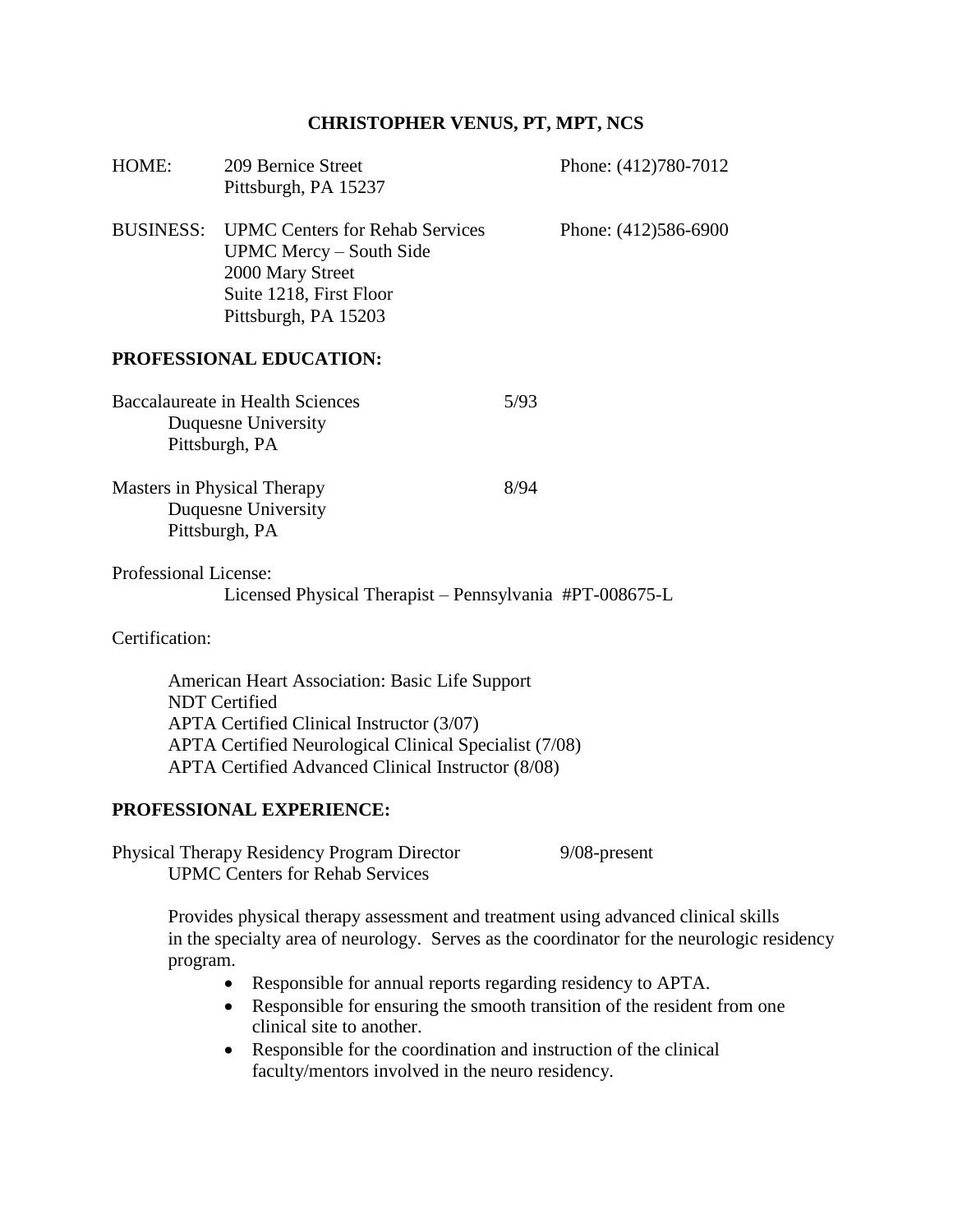Physical Therapy Coordinator for Clinical Education  $\frac{7}{116}$  – present Outpatient Sites

Provides the coordination of physical therapy students and interns in the outpatient network throughout UPMC's system.

- Works closely with the Director of Clinical Education (DCE) from accredited schools of physical therapy to place students in the most appropriate clinics.
- Works with clinical instructors, facility directors and DCEs if problems arise with student placements.

Adjunct Clinical Faculty 5/09-present University of Pittsburgh School of Physical Therapy

> Active in developing a standardized outcome to apply as a grading scale for the Doctorate of Physical Therapy students as they matriculate through their yearlong clinical affiliation.

Adjunct Clinical Instructor 8/11-present

Duquesne University School of Physical Therapy

Active in providing physical therapy students with guidance in the clinical setting to insure that they apply their didactic knowledge safely and effectively.

Senior Physical Therapist, Inpatient/Outpatient 9/06-Current UPMC Centers for Rehab Services

> Evaluates patient's mobility and motor assets and liabilities for functional performance. Provides goal directed, activity oriented treatment to promote optimum independence in functional mobility and daily life tasks. Ensures continuation of performance through effective education of the patient, family or support system. Provides adaptive methods and equipment as appropriate to enhance performance.

- Treats individuals with both neurological and orthopedic injuries.
- Attends weekly staffing conferences, including the whole rehabilitation team.
- Active in the application of body weight supported treadmill training

Program Coordinator, Spinal Cord Injury Program 10/03 – 9/06 HealthSouth Harmarville Rehabilitation Hospital

> Effectively develops the Inpatient Program to assure overall quality, clinical outcomes, patient satisfaction and volume growth. Coordinates all services to enhance patient outcomes and program development.

- Mediator of biweekly team meetings to discuss pertinent programmatic information.
- Provides administration with quarterly outcome reports with an included action plan.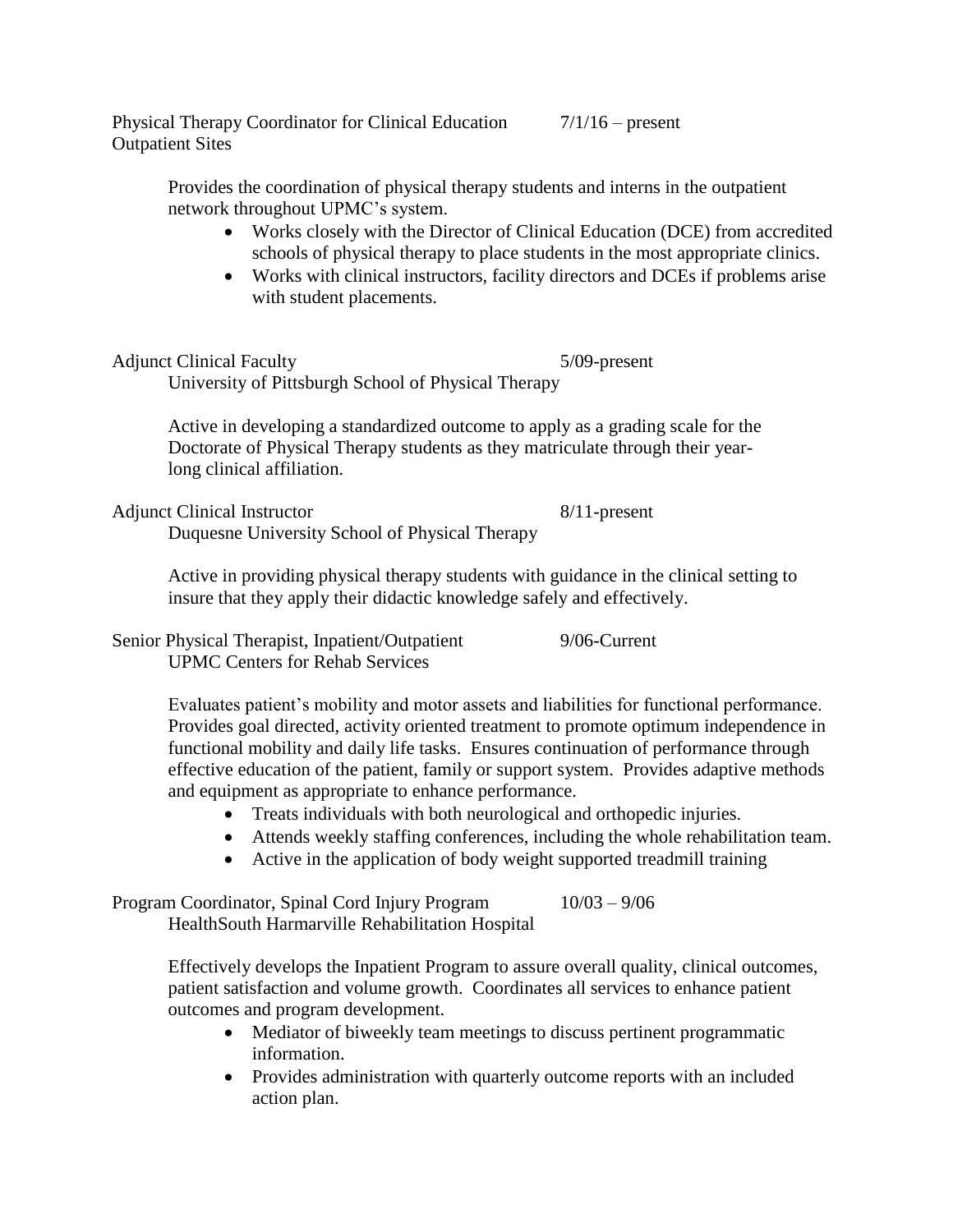- Involvement with patient and service satisfaction.
- Active participation in Performance Improvement activities to enhance patient outcomes by the time of hospital discharge.

```
Senior Clinician, Assistive Technology and Spinal Cord Injury 09/03- 09/06
HealthSouth Harmarville Rehabilitation Hospital
```
Acts as a consultant and resource person for the physical therapy staff, conducts clinical research, as time permits educates staff, students and the community on current information in the specialty area, and develops and updates treatment protocols to enhance clinical skills and advance clinical practice of the physical therapy staff. Performs duties and responsibilities of a staff physical therapist.

- Schedules inservices to promote education and competency among the physical therapy staff.
- Involvement in research projects to improve the treatment and life of those individuals with spinal cord injuries.

Team Leader, Spinal Cord Injury Unit 05/06 – 09/06

HealthSouth Harmarville Rehabilitation Hospital

Responsible for immediate management of the physical therapy staff on the spinal cord injury unit. This includes patient assignments, punch detail reporting, direct management of the staff, yearly performance review reporting and weekly meetings with the Director of Rehabilitation Services, as well as input on equipment purchasing for the department.

Staff Physical Therapist, Spinal Cord Injury Inpatient  $9/94 - 7/96$ ,  $1/99 - 09/03$ Outpatient  $7/96 - 1/99$ HealthSouth Harmarville Rehabilitation Hospital

Evaluates patient's mobility and motor assets and liabilities for functional performance. Provides goal directed, activity oriented treatment to promote optimum independence in functional mobility and daily life tasks. Ensures continuation of performance through effective education of the patient, family or support system. Provides adaptive methods and equipment as appropriate to enhance performance.

- Treats individuals primarily with spinal cord injuries, but also involved in the treatment of those individuals with multiple sclerosis, stroke, Guillian Barre', miscellaneous neurological disorders, orthopedic disorders, amputees and brain injuries.
- Attends weekly staffing conferences, including the whole rehabilitation team.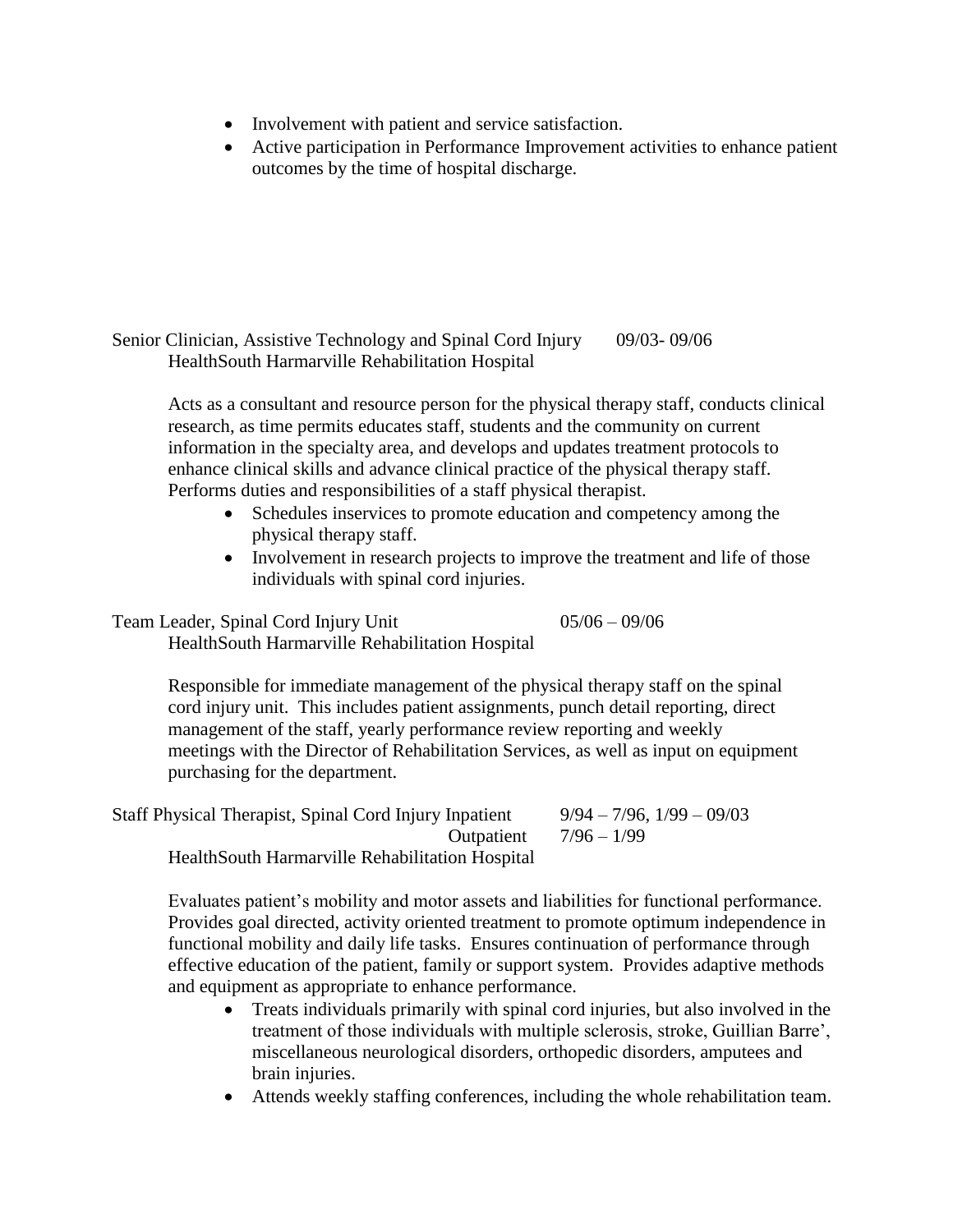- Participates in the Assistive Technology Program wheelchair evaluation clinics with local vendors, and responsible for ordering appropriate durable medical equipment.
- Participant in the aquatic physical therapy program.
- Involvement in the Chronic Pain Management Program.
- Participation in Baclofen trial evaluation.

Casual Pool Physical Therapist 2/98 – 5/00 Western Pennsylvania Hospital Pittsburgh, PA

• Involved in the evaluation and treatment of acute and sub-acute care inpatients.

Home Health Physical Therapist 5/95 – 11/95

Home Health Services of Allegheny County Pittsburgh, PA

> • Involved in the evaluation and treatment of home-bound individuals of various diagnoses.

## **PROFESSIONAL ACTIVITIES:**

Active member of the American Physical Therapy Association, including 1993 – Present membership in the Neurology section since 2007.

| Performance as a Clinical Instructor for physical therapy students.                                                                                                                                                                                                                                                 | 1994 – Present   |
|---------------------------------------------------------------------------------------------------------------------------------------------------------------------------------------------------------------------------------------------------------------------------------------------------------------------|------------------|
| Performance as a Clinical Evaluator for matriculation examinations at<br>the University of Pittsburgh and at Duquesne University.                                                                                                                                                                                   | $1997 -$ Present |
| Lecturer on various spinal cord injury related topics at Duquesne<br>University, the University of Pittsburgh and Slippery Rock University,<br>as well as at local physical therapy assistant programs.                                                                                                             | $1995 -$ Present |
| Participant in the H.O.P.E. Network, a community program that<br>promotes a health and active lifestyle by providing those with disabilities<br>a means to actively participate in programs such as water skiing, snow<br>skiing, wheelchair basketball, wheelchair tennis and hand cycling, just<br>to name a few. | $1994 - 2007$    |
| Instructor for the back injury prevention seminar at HealthSouth                                                                                                                                                                                                                                                    | $1996 - 2001$    |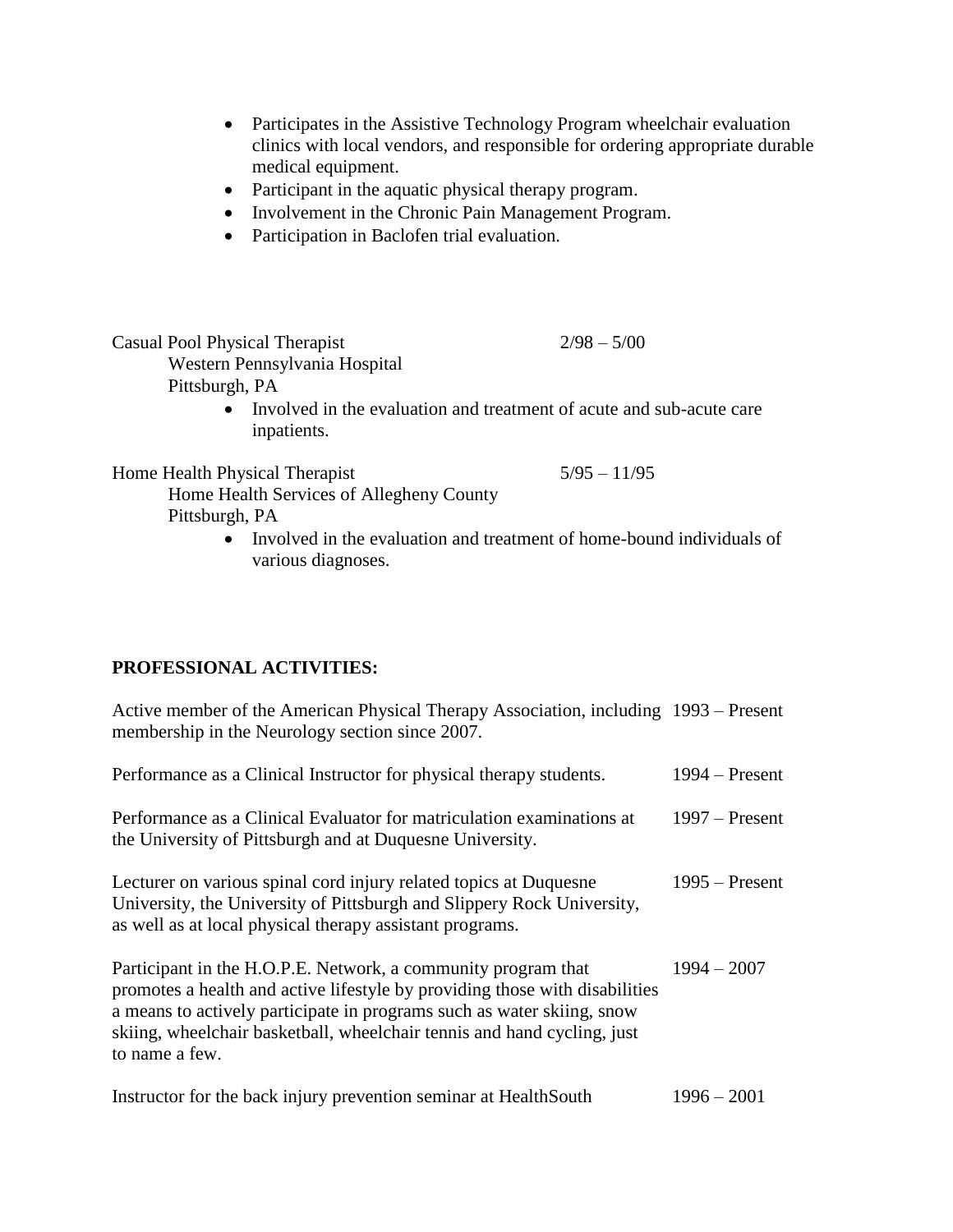Harmarville Rehabilitation Hospital.

| Attendance at the <i>Shoulder Pain in Wheelchair Users</i> course by the | 5/97 |
|--------------------------------------------------------------------------|------|
| University of Pittsburgh Medical Center in Pittsburgh, PA.               |      |

Performance as a research advisor for Chatham College physical therapy 1997 students, studying perceived exertion for those individuals with spinal cord injuries.

## **PROFESSIONAL ACTIVITIES (Con't)**

| Attendance at the <i>Hartford Ski Spectacular</i> by DSUSA in Breckenridge,<br>CO to learn to teach downhill skiing to individuals with disabilities.                                                                                                                              | 12/97                        |
|------------------------------------------------------------------------------------------------------------------------------------------------------------------------------------------------------------------------------------------------------------------------------------|------------------------------|
| Attendance at the Interdisciplinary Rehabilitation Management in SCI<br>in Hagerstown, MD which was presented by RIC.                                                                                                                                                              | 12/98                        |
| Attendance at the Principles of Wheeled Mobility by the University<br>of Pittsburgh Medical Center in Pittsburgh, PA.                                                                                                                                                              | 10/99                        |
| Presented the seating and wheeled mobility portion of the ABILITIES/<br>POSSIBILITIES - Opening Doors to Successful Outcomes, a<br>presentation to the Office of Vocational Rehabilitation, held by the<br>Assistive Technology Team at HealthSouth Harmarville in Pittsburgh, PA. | 4/02                         |
| Presented the portion concerning ambulation and wheeled mobility at<br>a Spinal Cord Injury conference presented at Allegheny General<br>Hospital.                                                                                                                                 | 6/02                         |
| Clinical evaluator in a Double-Blind, Placebo-Controlled 12 Week<br>Parallel Group Study to Evaluate Safety and Efficacy of Oral<br>Fampridine-SR in Subjects with Moderate to Severe Spacticity<br>Resulting From Chronic, Incomplete Spinal Cord Injury.                         | $2002 - 2003$                |
| Attendance at MEDTRADE expositions to learn about the latest in<br>wheeled mobility and rehabilitation medical equipment, as well as<br>the most recent trends in reimbursement.                                                                                                   | 10/95, 10/97<br>10/02, 10/05 |
| Presented to a multidisciplinary team regarding the physical therapy<br>portion of the course Spinal Cord Injury: A Multidisciplinary Approach,<br>sponsored by HealthSouth. This course was presented in Charlottesville,<br>VA and Plano, TX respectively.                       | 10/04, 11/04                 |
| Co-presenter for Clinical Connections Continuing Education series at                                                                                                                                                                                                               | 1/07                         |

UPMC South Side Hospital regarding current literature regarding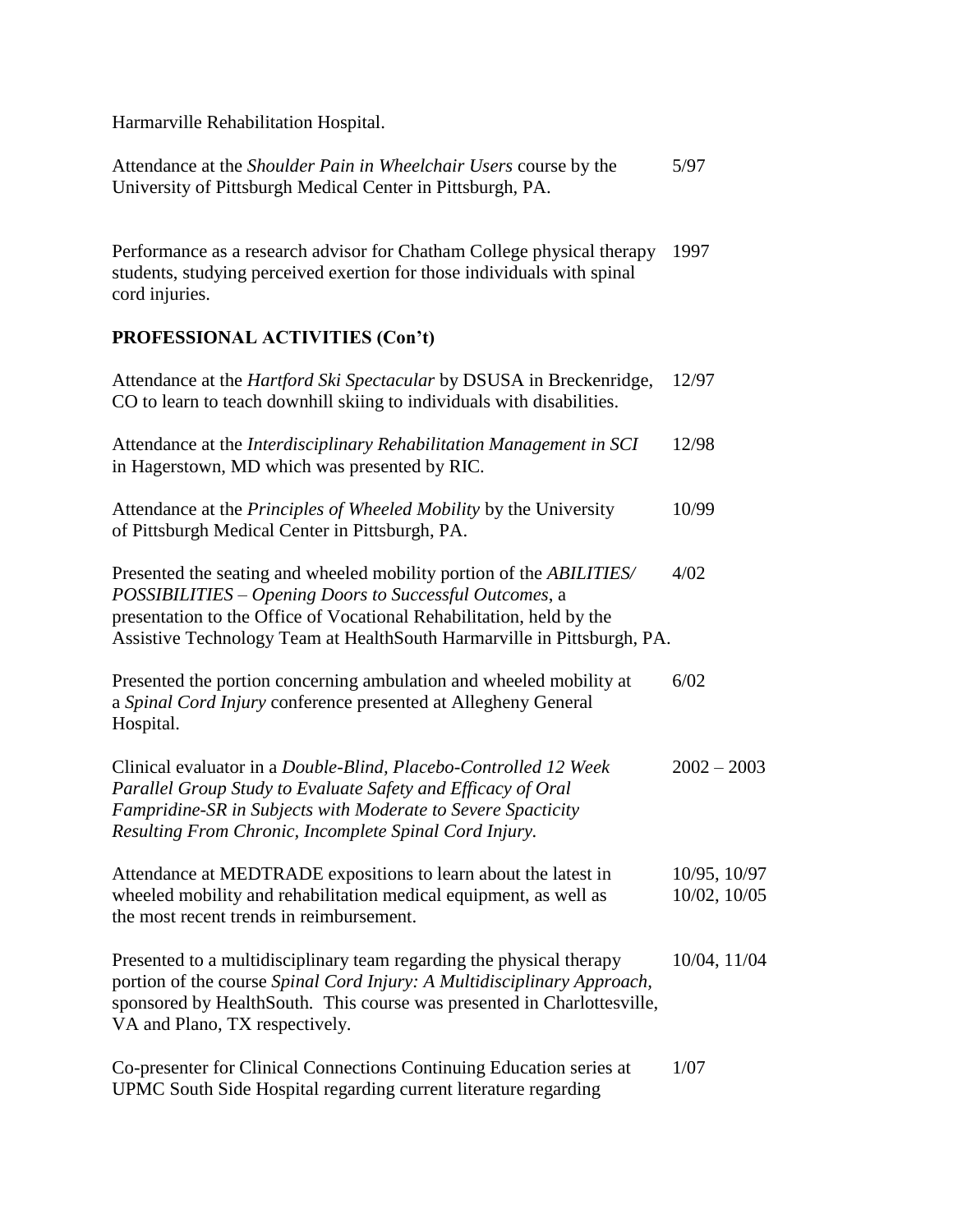body weight supported treadmill training and its application to treatment.

| Active mentor in Neurological Residency Program at UPMC in the<br>outpatient clinical setting.                                                                      | $5/08$ -present |
|---------------------------------------------------------------------------------------------------------------------------------------------------------------------|-----------------|
| Attended and Co-Presented Creative Community Reintegration:<br><i>Blending the Continuum at the Spinal Cord Injury Model Systems</i><br>Symposium in Pittsburgh, PA | 10/08           |

# **PROFESSIONAL ACTIVITIES (Con't)**

| Attendance at APTA Combined Sections Meeting                                                                                                                                                                                                                                                                                | $2/09$ , $2/10$ , $2/11$<br>$1/12$ , $2/13$ , $2/14$ |
|-----------------------------------------------------------------------------------------------------------------------------------------------------------------------------------------------------------------------------------------------------------------------------------------------------------------------------|------------------------------------------------------|
| Accredited in the use of the Lokomat system by an official Hocoma<br>representative at UPMC Mercy, Pittsburgh, PA                                                                                                                                                                                                           | 9/09                                                 |
| Attended Parkinson's Disease and other Movement Disorders, an<br>Update for the Clinical Practitioner by UPMC in Pittsburgh, PA                                                                                                                                                                                             | 5/08, 6/09                                           |
| Accredited in the use of the Walk Aide system by an official Innovative<br>Neurotronics representative at UPMC IRR outpatient, Pittsburgh, PA                                                                                                                                                                               | 7/09                                                 |
| Attendance at Activity Based Restorative Therapy: applied in spinal<br>cord injury. presentation at the International Spinal Center for Spinal<br>Cord Injury at Kennedy Krieger Institute in Baltimore, MD                                                                                                                 | 9/09                                                 |
| Attendance at Relearning Kinesia Treatment for Parkinson's Disease<br>and Related Movement Disorders course in Pittsburgh, PA                                                                                                                                                                                               | 10/09                                                |
| Presented to local neurologic-focused therapists on the appropriateness<br>and use of the Walk Aide system to improve gait. CEU's applied for.                                                                                                                                                                              | 12/09                                                |
| Presented at APTA CSM on Functional Electrical Stimulation and<br>Central Nervous System Disorders: The Responses of Different Patient<br>Populations to Peroneal Nerve FES When Used Alone or in Combination<br>With Other Treatment Modalities. Responsible for the course content<br>that focused on spinal cord injury. | 2/11                                                 |
| Attendance at the Annual Symposium on Regenerative<br>Rehabilitation in Pittsburgh, PA                                                                                                                                                                                                                                      | 11/11, 11/12                                         |
| American Board of Physical Therapy Residency & Fellowship Education 2012 - 2014<br>Program Services Committee member                                                                                                                                                                                                        |                                                      |